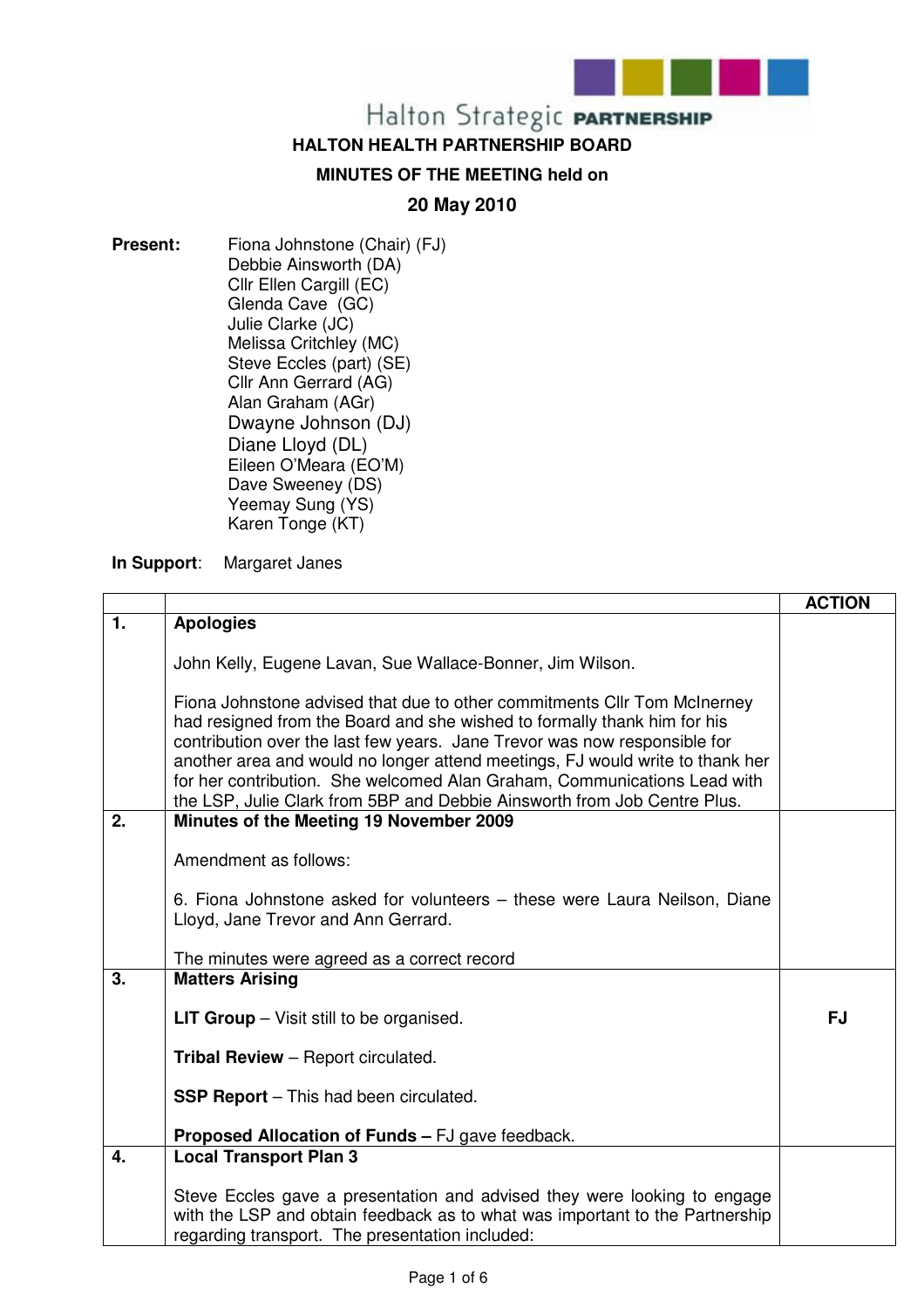

|    | Government priority for transport.<br>Local Transport Plan 2 (preparing Plan 3 effective April 11)<br>Halton's goals, opportunities and challenges for transport.                                                                                                                                                                                                                                                                                                                                                                                                                                                                                                                                                                                                                                                                                                                                                                   |           |
|----|-------------------------------------------------------------------------------------------------------------------------------------------------------------------------------------------------------------------------------------------------------------------------------------------------------------------------------------------------------------------------------------------------------------------------------------------------------------------------------------------------------------------------------------------------------------------------------------------------------------------------------------------------------------------------------------------------------------------------------------------------------------------------------------------------------------------------------------------------------------------------------------------------------------------------------------|-----------|
|    | EO'M believed the transport plan to be good but in Halton there were low rates<br>of car ownership and there were many estates in Halton with no shops,<br>therefore people were unable to walk to local shops. SE agreed in poorer<br>areas this was a problem. He advised 42% of jobs in Halton were taken by<br>people from outside the Borough. MC advised there was a need for door to<br>door transportation due to people having walking/cycling difficulties and the<br>ageing population. DJ felt there was a need to lead by example but<br>organisations needed to provide facilities for washing/changing, secure<br>parking, etc. EO'M advised under NICE Guidance 43 facilities for workers<br>should be provided. Job Centre Plus were working with the Bike Club on a<br>community project arranging for people to have checks and buy cycles from<br>the Bike Club to enable them to have transport and keep jobs. |           |
|    | In summary the Board endorsed their support for the Local Transport Plan and<br>recognised that this should support health and wellbeing. It was requested<br>that the following points to be considered in developing the LTP:                                                                                                                                                                                                                                                                                                                                                                                                                                                                                                                                                                                                                                                                                                     |           |
|    | - Needs of people that are not so able bodied<br>- Needed to be a good experience with people feeling safe, secure, facilities<br>for staff.                                                                                                                                                                                                                                                                                                                                                                                                                                                                                                                                                                                                                                                                                                                                                                                        |           |
|    | SE advised finance would be limited and they would need to make an impact<br>on low cost solutions. FE thanked SE for his presentation and believed there<br>were a number of ideas that could be taken back to individual organisations.                                                                                                                                                                                                                                                                                                                                                                                                                                                                                                                                                                                                                                                                                           |           |
| 5. | <b>Community Feedback</b>                                                                                                                                                                                                                                                                                                                                                                                                                                                                                                                                                                                                                                                                                                                                                                                                                                                                                                           |           |
|    | KT advised adult safeguarding training had taken place at a conference on 14 <sup>th</sup><br>May with a good cross section of people and excellent presentations.<br>DJ<br>confirmed the event was well attended with good contributions from the<br>voluntary sector. A further event would be organised with colleagues from<br>Children's Services. Agreed with Mid Mersey Age UK that they would pay for<br>a DVD which Halton Speak Out were keen to produce, this will show<br>preventative measures for safeguarding and what can be done if you are<br>abused. A meeting has been arranged to progress this.                                                                                                                                                                                                                                                                                                               |           |
| 6. | <b>LINks Representation and Membership</b>                                                                                                                                                                                                                                                                                                                                                                                                                                                                                                                                                                                                                                                                                                                                                                                                                                                                                          |           |
|    | FJ had sent a communication regarding membership of LINks partnership to<br>this membership and the view was that people were happy for them to be<br>included in the meeting. Since forming LINk want to ensure they understand<br>key matters being undertaken in each Borough. She believed we should invite<br>LINk to be a part of the group as a member, but not necessarily a voting<br>member. Following discussion it was agreed the Board would include a co-<br>opted member from LINk in its membership.                                                                                                                                                                                                                                                                                                                                                                                                                | <b>FJ</b> |
| 7. | Feedback from Health Partnership Away Day/Draft Health Strategy &                                                                                                                                                                                                                                                                                                                                                                                                                                                                                                                                                                                                                                                                                                                                                                                                                                                                   |           |
|    | Action Plan 2010/11                                                                                                                                                                                                                                                                                                                                                                                                                                                                                                                                                                                                                                                                                                                                                                                                                                                                                                                 |           |
|    | FJ advised the Away Day in January had been very enjoyable with<br>presentations from all leads. There was not full attendance by members and<br>this had been our review day. FJ had contacted members asking whether they<br>considered membership was still important and responses received confirmed<br>that it was. There was a need to agree:                                                                                                                                                                                                                                                                                                                                                                                                                                                                                                                                                                                |           |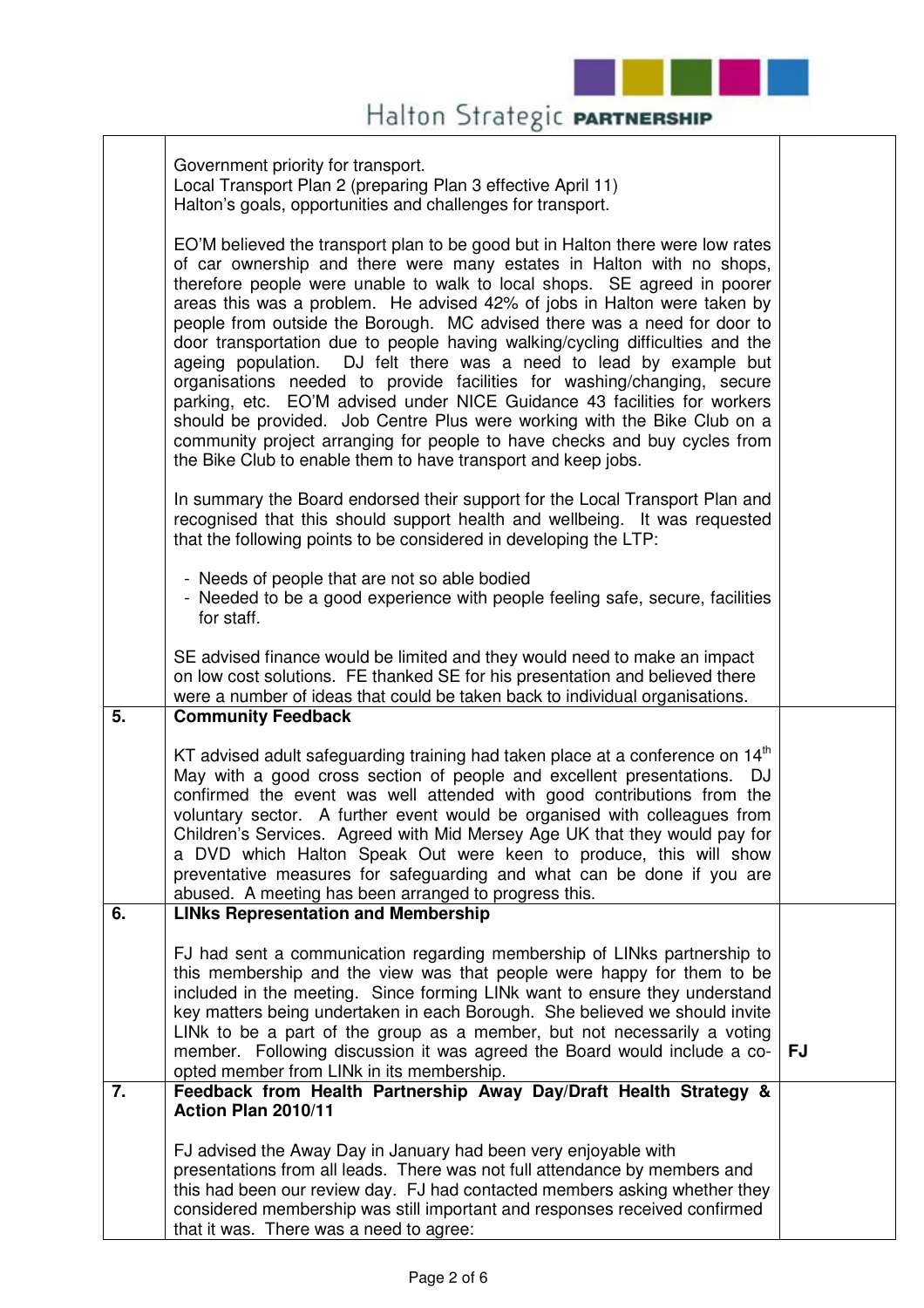

|                  | - Comments from the action plan are required.<br>- How we will work over the next 12 months to deliver strategic aims.                                                                                                                                                                                                                                                                                                                                                                                                                                                                                                                                                                                                                                             |           |
|------------------|--------------------------------------------------------------------------------------------------------------------------------------------------------------------------------------------------------------------------------------------------------------------------------------------------------------------------------------------------------------------------------------------------------------------------------------------------------------------------------------------------------------------------------------------------------------------------------------------------------------------------------------------------------------------------------------------------------------------------------------------------------------------|-----------|
|                  | DL advised the action plan was in the early stages and members should email<br>suggestions for health priorities for next 12 months.                                                                                                                                                                                                                                                                                                                                                                                                                                                                                                                                                                                                                               | All       |
|                  | DJ believed we needed to consider whether the group makes any difference or<br>was this meeting more of an information exchange. Do we as a group<br>influence? In budgetary terms it is a small amount of funding, how do we<br>evidence base how the money influences the challenges we have.<br>DS liked the idea of a champion for each of the indicators. If we look at the<br>bigger infrastructure around governance and ensuring meetings are effective,<br>hopefully this will meet some of the questions being asked. FJ need to look at<br>the key areas, showing what each partner will bring to that, this will give<br>purpose to members attending the meeting. MC supported DJ's comments;<br>looking at personalisation and risk would be useful. |           |
|                  | AG advised that decisions are made and we were not sure of the gaps (ie<br>alcohol, obesity); what worked/did not work, there would be some crossover.<br>DJ advised he would bring information to the next meeting showing targets that<br>have been set for targeting and personalisation.                                                                                                                                                                                                                                                                                                                                                                                                                                                                       | <b>DJ</b> |
|                  | Following discussion, the group felt it would be good to bring specific matters<br>to future meetings and look at them in parallel with LAA targets; this will enable<br>the group to see what they have contributed and what needs to be achieved,<br>and holding each other to account for these areas. At the next meeting the<br>focus will be on                                                                                                                                                                                                                                                                                                                                                                                                              |           |
|                  | Safeguarding/Personalisation/Alcohol.<br>$\overline{\phantom{0}}$                                                                                                                                                                                                                                                                                                                                                                                                                                                                                                                                                                                                                                                                                                  |           |
|                  | FJ confirmed at the end of meetings topics will be agreed for the next meeting.                                                                                                                                                                                                                                                                                                                                                                                                                                                                                                                                                                                                                                                                                    |           |
| 8.               | <b>Commissioning Group Feedback</b>                                                                                                                                                                                                                                                                                                                                                                                                                                                                                                                                                                                                                                                                                                                                |           |
|                  | DS advised the purpose of the report was to seek agreement from the Board<br>how best to utilise WNF under spend of £22.5k during 2010/11.                                                                                                                                                                                                                                                                                                                                                                                                                                                                                                                                                                                                                         |           |
|                  | Discussion took place, in future group should be more robust and<br>recommended                                                                                                                                                                                                                                                                                                                                                                                                                                                                                                                                                                                                                                                                                    |           |
|                  | challenge ideas<br>1)<br>remainder of money should go back into the LSP pot<br>(2)                                                                                                                                                                                                                                                                                                                                                                                                                                                                                                                                                                                                                                                                                 |           |
|                  | EO'M asked for consideration to be given to fund Wheels for All; this project<br>was well attended and needed £12k this year. DL advised she had looked into<br>this and only 8% of service users were from Halton.                                                                                                                                                                                                                                                                                                                                                                                                                                                                                                                                                |           |
|                  | There were 2 recommendations - the group were not keen on returning the<br>money to the LSP pot; it should be used around communication and<br>community engagement – may want to give consideration to -<br>Safeguarding/Prevention/Personalisation.                                                                                                                                                                                                                                                                                                                                                                                                                                                                                                              |           |
| $\overline{9}$ . | <b>Performance Group Feedback</b>                                                                                                                                                                                                                                                                                                                                                                                                                                                                                                                                                                                                                                                                                                                                  |           |
|                  | NI8 - Adult participation in Sport<br>Results based around telephone survey. Most groups locally are at full<br>capacity and positive things happening.                                                                                                                                                                                                                                                                                                                                                                                                                                                                                                                                                                                                            |           |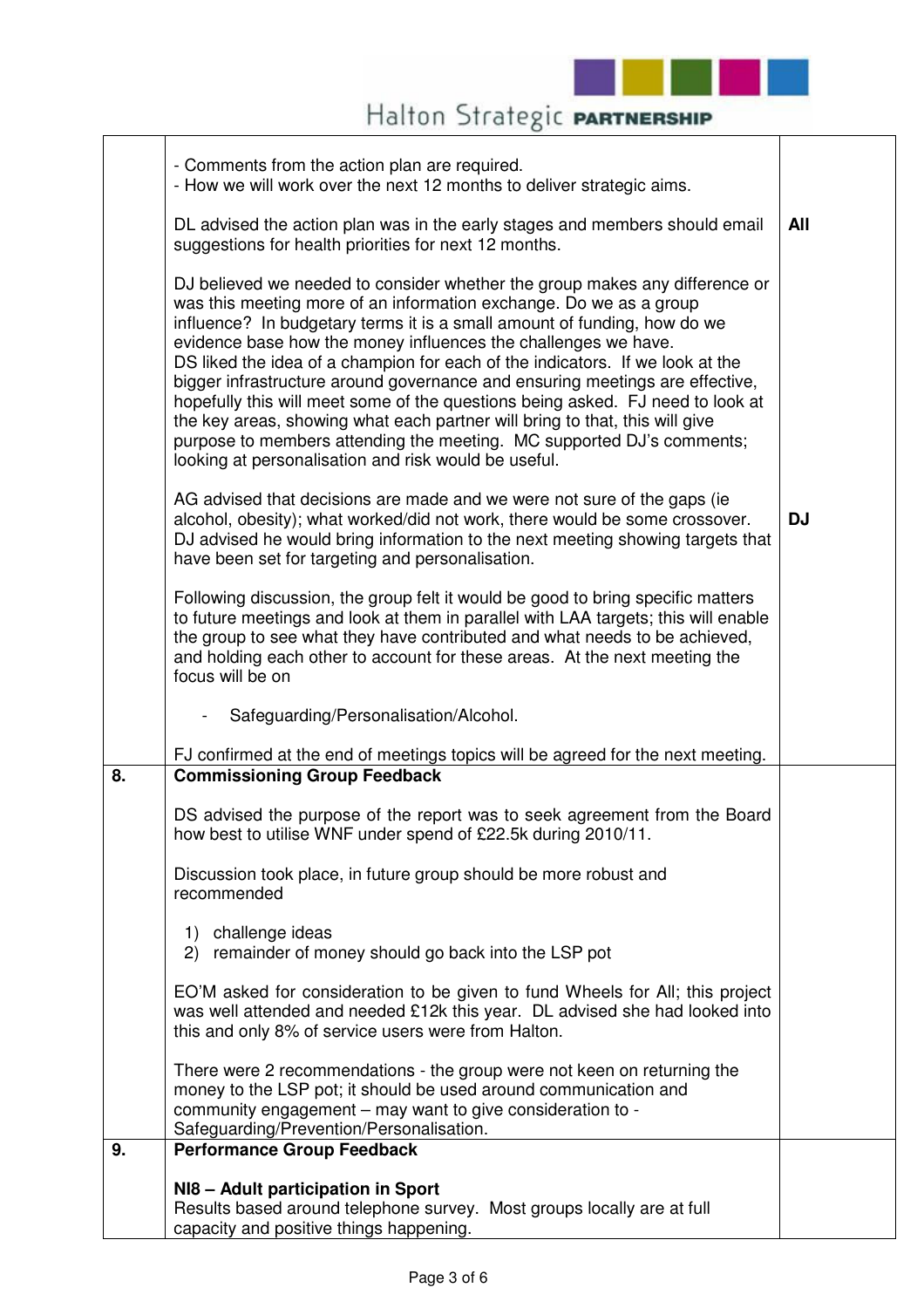

#### **NI120 – All-age All Cause Mortality**

EO'M advised males missed target although there is a downward trend. Women just missed target, however there is improvement in the first quarter 2010. The main reasons are due to the high rates of cancer.

#### **NI53 – Breastfeeding**

Progress in last quarter and a lot of good work in place. Further work needed with hospital midwives ensuring breastfeeding is introduced. La Leche  $-7$  in Halton with a further 12 to be trained in 2010. People have good access to the facilities to enable them to contact people over telephone.

FJ had escalated this to primary health care trust advising performance needs to be in place in terms of staff delivering this and will be discussed at a meeting later today.

#### **NI124 – Increase the number of people with long term condition supported to be independent and in control of their condition**

DJ asked why there was no information available. DL advised this had been deferred from the LAA; it will be a target in the future. FJ advised if we are not currently responsible it should be removed. **DL** 

#### **NI142 – Number of Vulnerable People supported to maintain independent living**

DJ did not realise teenage parents were included in this. DL confirmed they were included – this would be taken outside the meeting DL to email information to DJ. **DL** 

#### **NI123 16+ Current Smoking Rate Prevalence**

Target of 1082 quitters for the year – to date figure is 1083. This was very positive but there was still work to be done.

FJ had concern over the cancer rates in Halton. This should be a priority LAA indicator. The rate of progress in Halton in the last 15 years is less than half that of a similar neighbour. KT felt local people needed to take ownership GC advised they were looking at the trends in the St Helens group, perhaps this needed looking at in greater detail. FJ agreed this suggestion should be taken forward.

### **10. SSP Chairs Meeting Feedback**  FJ advised proposals put in place at last meeting. Affordable Warmth and

Ignite your Life were both agreed for funding. LPSA 2 SLAs would need to be developed. Need to ensure we are on top of expenditure – if there are any overspends these need to be approved by the Council CEO. Following the development session for LSP board an action plan was

produced – draft version only available but FJ will forward to members, this will be incorporated into the action plan as appropriate. **FJ** 

It was agreed that SSP summaries should be a standard item on each agenda. **DL** 

#### **LSP 19th May - Presentations given:**

- **Climate Change and Affordable Warmth** As partnership organisations we need to understand what we can contribute and what impact there will be.
- **Minimum price of Alcohol** LSP supported the Council in introducing minimum price for alcohol; this had also been endorsed at the PCT's Board meeting.
- **Sustainable Community Strategy (SCS) - My Halton 2010**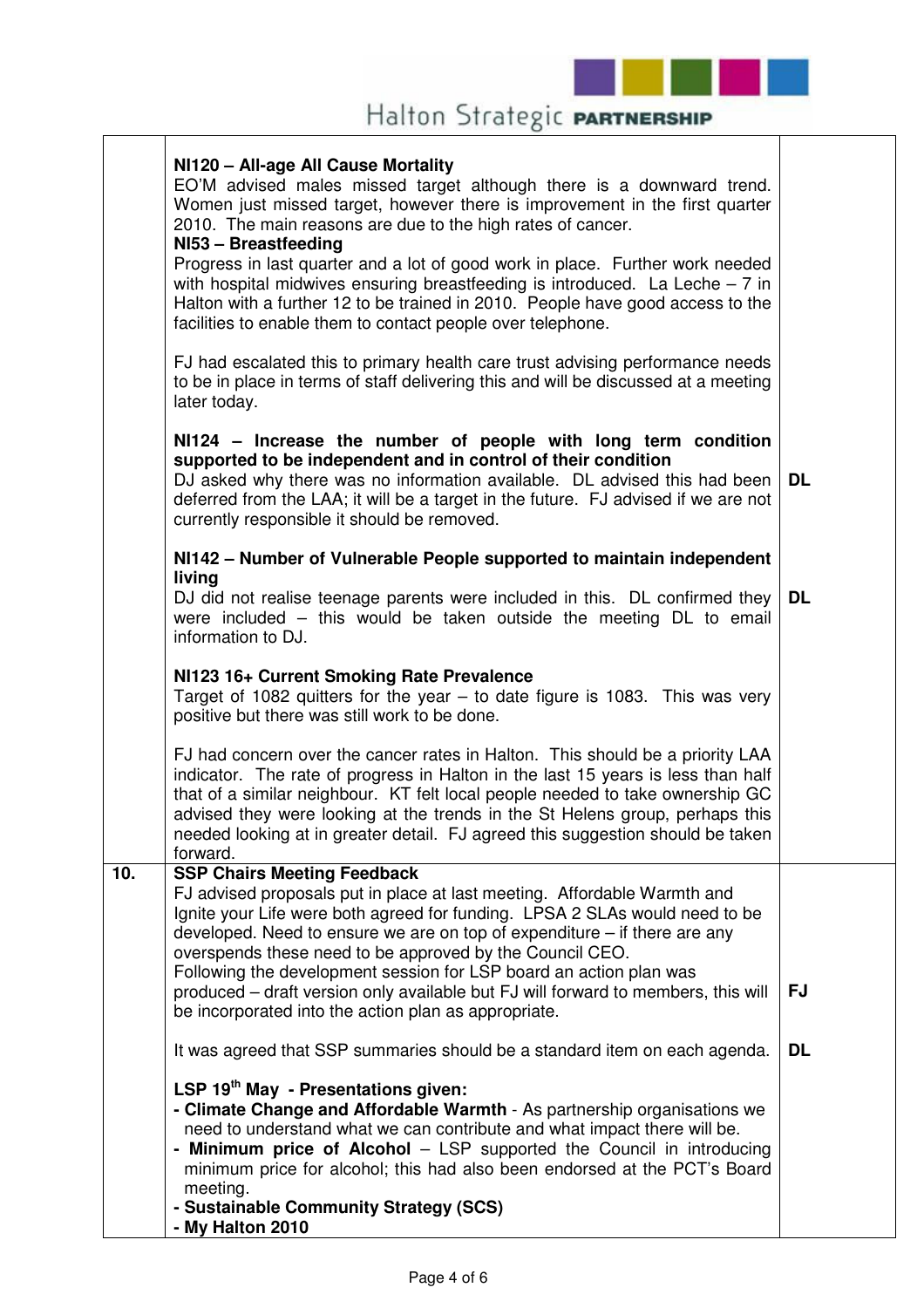

|     | - Safeguarding Adults                                                                                                                                                                                                                                                                                                                                                                                     |              |
|-----|-----------------------------------------------------------------------------------------------------------------------------------------------------------------------------------------------------------------------------------------------------------------------------------------------------------------------------------------------------------------------------------------------------------|--------------|
| 11. | <b>Marmot Review of Health Inequalities</b>                                                                                                                                                                                                                                                                                                                                                               |              |
|     | Sir Michael Marmot was requested to undertake a review in order to deliver<br>improvements in health inequalities. There were six key policy objectives:                                                                                                                                                                                                                                                  |              |
|     | - Give every child the best start in life.<br>- Enable all children young people and adults to maximise their capabilities<br>and have control over their lives.<br>- Create fair employment and good work for all.<br>- Ensure healthy standard of living for all.<br>- Create and develop healthy and sustainable places and communities.<br>- Strengthen the role and impact of ill-health prevention. |              |
|     | Addressing Health Inequalities will require joint action across local<br>partnerships. The Sustainable Community Strategy (SCS) for Halton sets out<br>five key themes around Healthy Halton, Children and Young People,<br>Employment Learning and Skills, Safer Halton and Urban Renewal. These tie<br>in well with the six policy recommendations in the Marmot report.                                |              |
|     | We need to look across LSP to see how we can work across partnerships to<br>address health inequalities. The positive effect this could have on the public<br>purse both locally and nationally is great as stated by Sir Michael Marmot.                                                                                                                                                                 |              |
|     | <b>Health Inequalities Slope</b><br>FJ advised this was a new indicator that we may want to use on an annual<br>basis. The indicator shows how wide inequalities are across an area.                                                                                                                                                                                                                      |              |
|     | It was noted cancer showed a worse situation for women then men, with real<br>inequalities in the 40-49 and 80+ age ranges. Following discussion AG asked<br>whether preventative health checks for women aged $30 - 50$ should be carried<br>out. FJ advised work was currently being undertaken and this would be tabled<br>at a future meeting.                                                        | <b>FJ</b>    |
|     | KT advised it would be good to have an overview of alcohol. FJ advised an<br>alcohol needs assessment had been produced, and suggested we set up<br>resource of information that partners could access if they wished.                                                                                                                                                                                    | <b>FJ/DL</b> |
| 12. | <b>HSPB/SSP Risk Register</b>                                                                                                                                                                                                                                                                                                                                                                             |              |
|     | FJ referred to the recommendations in the report                                                                                                                                                                                                                                                                                                                                                          |              |
|     | - Endorse the process needed to ensure completion for the LSP's Risk<br>Management Register, and<br>- Take ownership of the Healthy Halton element of the Register and consider<br>the draft attached as Annex A to this report.                                                                                                                                                                          |              |
|     | DL advised this was required for the LSP. The risk Register is based around<br>objectives/targets and we are asked to identify risks against these targets.<br>Should there be any comments members should email DL within the next<br>week, she will make any amendments and bring back to the next meeting.                                                                                             | All          |
| 13  | <b>HSPB Community Engagement Audit</b>                                                                                                                                                                                                                                                                                                                                                                    |              |
|     | DL referred to the recommendations in the report                                                                                                                                                                                                                                                                                                                                                          |              |
|     | - Shares the framework across the partnership.<br>- Agrees a review of the partnership Community Engagement Strategy, the                                                                                                                                                                                                                                                                                 |              |